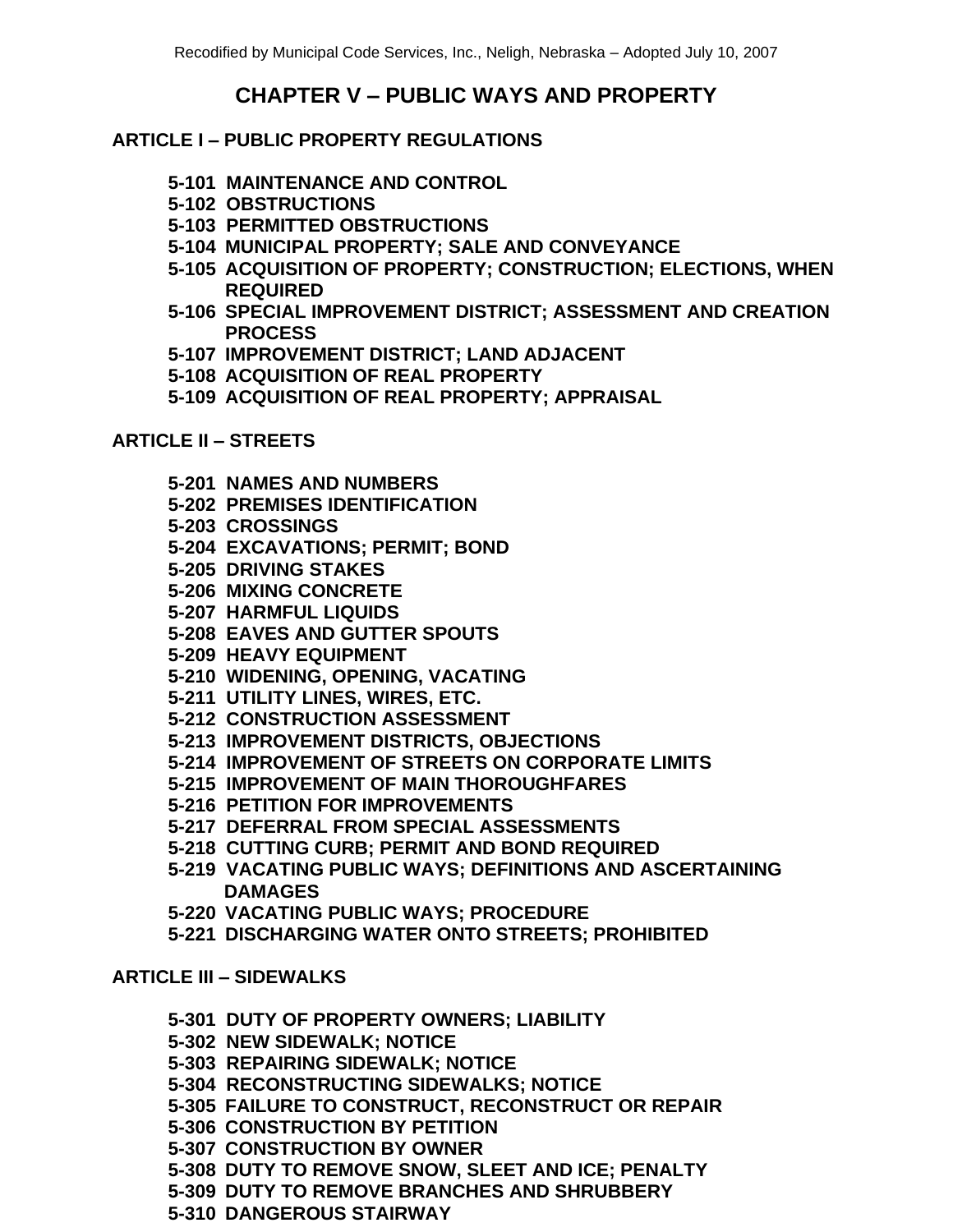#### **ARTICLE IV – CONSTRUCTION OF PRIVATE DRIVES**

**5-401 APPLICATION FOR CONSTRUCTION OF PRIVATE DRIVE 5-402 APPLICATION REQUIREMENTS 5-403 ISSUANCE OF PERMIT 5-404 PENALTIES**

#### **ARTICLE V – PENAL PROVISION**

### **5-501 VIOLATION; PENALTY**

# **CHAPTER V – PUBLIC WAYS AND PROPERTY**

## **ARTICLE I – PUBLIC PROPERTY REGULATIONS**

#### **SECTION 5-101: MAINTENANCE AND CONTROL**

The City Council shall have the care, supervision and control of all public highways, bridges, streets alleys, public squares and commons within the City and shall cause the same to be kept open and in repair and free from nuisances. (Ref. Neb. Rev. Stat. §17-567)

#### **SECTION 5-102: OBSTRUCTIONS**

Trees and shrubs growing upon or near the lot line or upon public ground and interfering with the use or construction of any public improvements shall be deemed an obstruction under this article. Said trees, shrubs and their roots may be removed by the street superintendent at the expense of the owner of the property upon which the tree or shrub is located, should the owner fail or neglect to do so after notice. It shall be unlawful for any person, firm or corporation to obstruct or encumber by fences, gates, buildings, structures or otherwise, any of the streets, alleys or sidewalks. (Ref. Neb. Rev. Stat. §17-557.01)

## **SECTION 5-103: PERMITTED OBSTRUCTIONS**

Any person engaged in the erection, construction, reconstruction, wrecking or repairing of any building, or the construction or repair of a sidewalk along any street, may occupy the public street space with such building material and equipment as long as is necessary if such person shall make written application to do so; provided, no permit shall be granted for the occupancy of the sidewalk space or more than one-third of the roadway of the public space adjacent to the real estate on which said building is to be constructed, erected, reconstructed, wrecked or repaired; and provided further, a suitable passageway for pedestrians shall be maintained within the public space included in the permit, which shall be protected and lighted in the manner required by the City Council.

#### **SECTION 5-104: MUNICIPAL PROPERTY; SALE AND CONVEYANCE**

1. Except as provided in subsection (4) of this section, the power of the City to convey any real and personal property owned by it, including land used for park purposes and public squares, except real property used in the operation of public utilities, shall be exercised by resolution, directing the sale at public auction or by sealed bid of such real and personal property and the manner and terms thereof. Such real and personal property shall not be sold at public auction or by sealed bid when:

- A. Such property is being sold in compliance with the requirements of federal or state grants or programs:
- B. Such property is being conveyed to another public agency; or
- C. Such property consists of streets and alleys.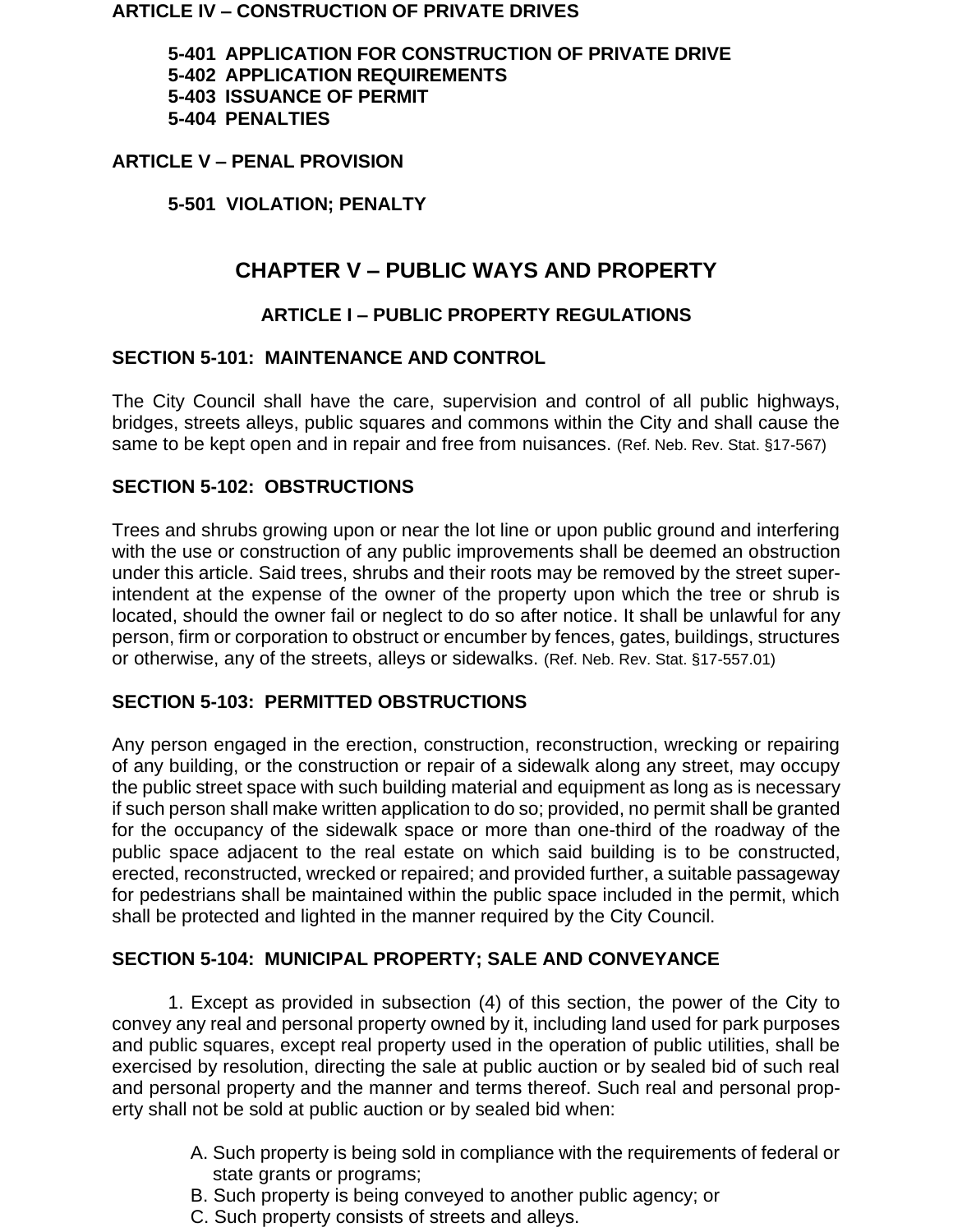2. The City Council may establish a minimum price for such real and personal property at which bidding shall begin or shall serve as a minimum for a sealed bid.

3. After the passage of the resolution directing the sale, notice of all proposed sales of real and personal property described in subsection (1) of this section and the terms thereof shall be published once each week for three consecutive weeks in a legal newspaper published in or of general circulation in the City; provided, if a remonstrance against such sale, signed by registered voters thereof equal in number to 30% of the registered voters of the City voting at the last regular municipal election held therein, be filed with the City Council within 30 days after the third publication of the notice, such property shall not then, nor within one year thereafter, be sold. If the date for filing the remonstrance falls upon a Saturday, Sunday, or legal holiday, the signatures shall be collected within the next 30-day period, but the filing shall be considered timely if filed or postmarked on or before the next business day. Real estate now owned or hereafter owned by the City may be conveyed without consideration to the State of Nebraska for state armory sites or, if acquired for state armory sites, such property shall be conveyed strictly in accordance with the conditions of Neb. Rev. Stat. §18-1001 to 18-1006.

4. Following (A) passage of the resolution directing a sale, (B) publishing of the notice of the proposed sale, and (C) passing of the 30-day right of remonstrance period, the property shall then be sold. Such sale shall be confirmed by passage of an ordinance stating the name of the purchaser and terms of the sale. Upon passage of such ordinance, the city clerk shall certify the name of the purchaser to the county register of deeds.

5. This section shall not apply to the sale of real and personal property if the authorizing resolution directs the sale of an item or items of real and personal property which has a total fair market value of less than \$5,000.00. Following passage of the resolution directing the sale of the property, notice of the sale shall be posted in three prominent places within the City for a period of not less than seven days prior to the sale of the property. Confirmation of the sale by passage of an ordinance may be required.

6. This section shall apply to personal property if the authorizing resolution directs the sale of personal property. Following passage of the resolution directing the sale of the personal property, notice of the sale shall be posted in three prominent places within the City for a period of not less than seven days prior to the sale of the property. If the fair market value of the property is greater than \$5,000.00, notice of the sale shall also be published once in a legal newspaper published in or of general circulation in such city at least seven days prior to the sale. The notice shall give a general description of the property offered for sale and state the terms and conditions of the sale. (Ref. Neb. Rev. Stat. §17-503, 17-503.01, 17-503.02)

#### **SECTION 5-105: ACQUISITION OF PROPERTY; CONSTRUCTION; ELECTIONS, WHEN REQUIRED**

1. The City is authorized and empowered to (A) purchase, (B) accept by gift or devise, (C) purchase real estate upon which to erect, and (D) erect a building or buildings for an auditorium, fire station, municipal building, or community house for housing city enterprises and social and recreation purposes and other public buildings and maintain, manage and operate the same for the benefit of the inhabitants of the City.

2. Except as provided below, before any such purchase can be made or building erected, the question shall be submitted to the electors of the City at a general municipal election or at an election duly called for that purpose, or as set forth in Neb. Rev. Stat. §17-954, and be adopted by a majority of the electors voting on such question.

3. If the funds to be used to finance the purchase or construction of a building under this section are available other than through a bond issue, then either: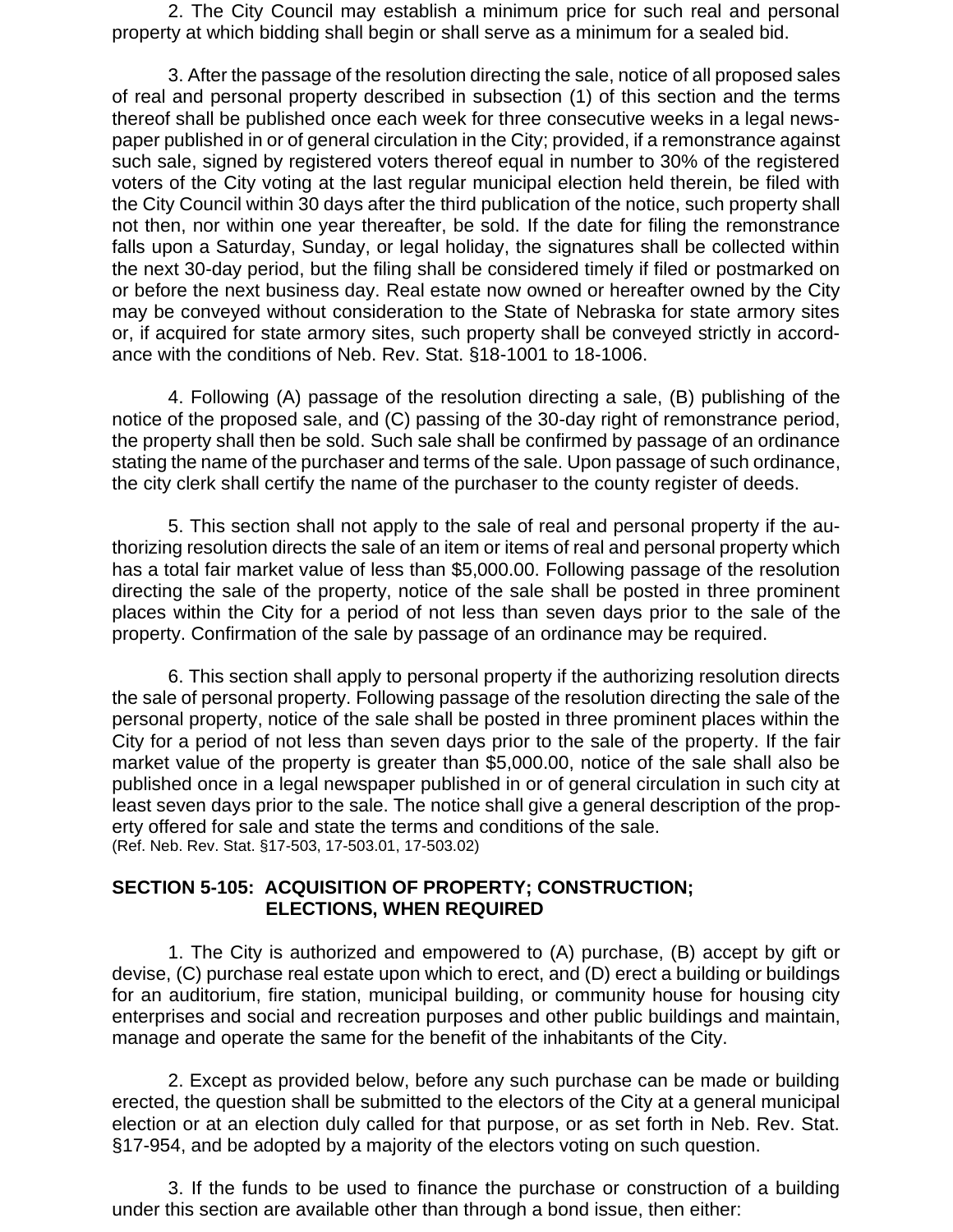- A. Notice of the proposed purchase or construction shall be published in a newspaper of general circulation in the City, and no election shall be required to approve the purchase or construction unless within 30 days after the publication of the notice a remonstrance against the purchase or construction is signed by registered voters equal in number to 15% of the registered voters of the City voting at the last regular municipal election and is filed with the City Council. If the date for filing the remonstrance falls upon a Saturday, Sunday or legal holiday, the signatures shall be collected within the 30-day period, but the filing shall be considered timely if filed or postmarked on or before the next business day. If a remonstrance with the necessary number of qualified signatures is timely filed, the question shall be submitted to the voters of the City at a general municipal election or a special election duly called for that purpose. If the purchase or construction is not approved, the property involved shall not then, nor within one year following the election, be purchased or constructed; or
- B. The City Council may proceed without providing the notice and right of remonstrance required in subdivision A of this section if the property can be purchased below the fair market value as determined by an appraisal, there is a willing seller, and the purchase price is less than \$25,000.00. The purchase shall be approved by the City Council after notice and public hearing as provided in Neb. Rev. Stat. §18-1755. (Ref. next page)

(Ref. Neb. Rev. Stat. §17-953 and 17-953.01)

#### **SECTION 5-106: SPECIAL IMPROVEMENT DISTRICT; ASSESSMENT AND CREATION PROCESS**

The City Council may, by ordinance, create a special improvement district for the purpose of replacing, reconstructing or repairing an existing street, alley, water line, sewer line, or any other such improvement. Except as provided in Neb. Rev. Stat. §19-2428 to 19-2431, the City Council shall have the power to assess, to the extent of such benefits, the costs of such improvements upon the properties found especially benefited thereby, whether or not such properties were previously assessed for the same general purpose. In creating such special improvement districts, the City Council shall follow procedures applicable to the creation and assessment of the same type of improvement district as otherwise provided by law.

## **SECTION 5-107: IMPROVEMENT DISTRICT; LAND ADJACENT**

Supplemental to any existing law on the subject, a city may include land adjacent to such city when creating an improvement district, such as a sewer, paving, water, water extension, or sanitary sewer extension district. The City Council shall have the power to assess, to the extent of special benefits, the costs of such improvements upon the properties found especially benefited thereby, except as provided in Neb. Rev. Stat. §19-2428 to 19- 2431.

## **SECTION 5-108: ACQUISITION OF REAL PROPERTY**

When acquiring an interest in real property by purchase or eminent domain, the City shall do so only after the City Council has authorized the acquisition by action taken in a public meeting after notice and public hearing. (Ref. Neb. Rev. Stat. §18-1755)

## **SECTION 5-109: ACQUISITION OF REAL PROPERTY; APPRAISAL**

The City shall not purchase, lease-purchase or acquire for consideration real property having an estimated value of \$100,000.00 or more unless an appraisal of such property has been performed by a certified real estate appraiser. (Ref. Neb. Rev. Stat. §13-403)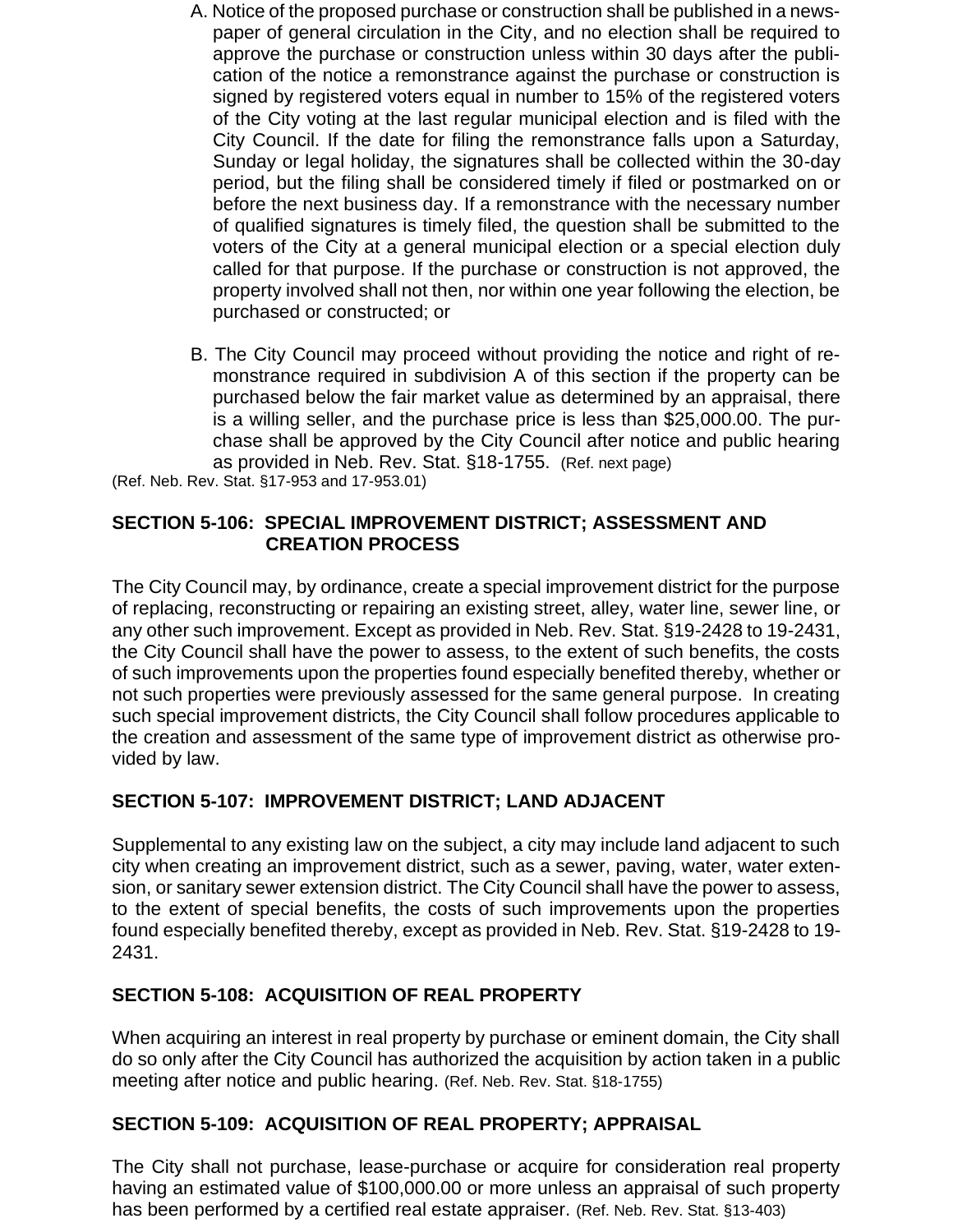## **SECTION 5-201: NAMES AND NUMBERS**

The City Council may at any time, by ordinance, rename any street or provide a name for a new street. Upon the erection of any new building, it shall be the duty of the street superintendent to assign the proper numbers to said building and give notice to the owner(s) or occupant(s) of the same.

### **SECTION 5-202: PREMISES IDENTIFICATION**

Each property owner shall maintain suitable numbers marking the property's street address, which shall be visible and legible from the street or road fronting the property. This identification will help to improve response times of police, fire and rescue by making it easier to find the right location. The address numbers should contrast with their background and be a minimum of four inches high and one-half inch wide. If the residence is located too far back from the street or road for the address numbers to be readily seen, then the numbers must be (1) larger; or (2) posted in such a way that they can be read from the street or road; or (3) posted at or near the edge of the street or road; or (4) painted on the curb.

## **SECTION 5-203: CROSSINGS**

The City Council may order and cause to be constructed any street, avenue and alley crossing under the supervision of the street superintendent, and the same shall be constructed of such materials as the City Council shall deem necessary. When a petition for the construction of any such crossing is filed by an interested resident in the office of the city clerk, he/she shall refer such application to the street superintendent, who shall investigate and recommend to the City Council allowance or rejection as final action by the City Council on such application.

#### **SECTION 5-204: EXCAVATIONS; PERMIT; BOND**

- 1. *Permit Required; Procedure*.
	- A. It is hereby declared to be unlawful for any person, whether or not operating under a franchise or contract, to excavate the surface or the ground beneath the surface of any street, avenue or alley without making a written application for a permit from the city clerk. The applicant for a permit shall specify in the application the location, extent and character of the work proposed to be done and the time when it is to be done, and shall pay a fee in the sum of \$5.00 to the City for each permit issued.
	- B. Every application for a permit to make any excavation in connection with the water or sewer systems of the City shall be accompanied by the written consent of the building inspector.
	- C. Upon the filing of any application as prescribed above and compliance with any other requirement of this article, the city clerk shall issue a permit for such excavation, subject to the provisions of this article and the other applicable sections of this code.

2. *Permit Terms; Time Limit*. Permits issued pursuant to this article shall be numbered consecutively and each shall be valid for a period of ten days. No work shall be done under any such permit after the expiration of such ten days. Each permit shall contain the name of the party authorized to use the same, the time limit within which the same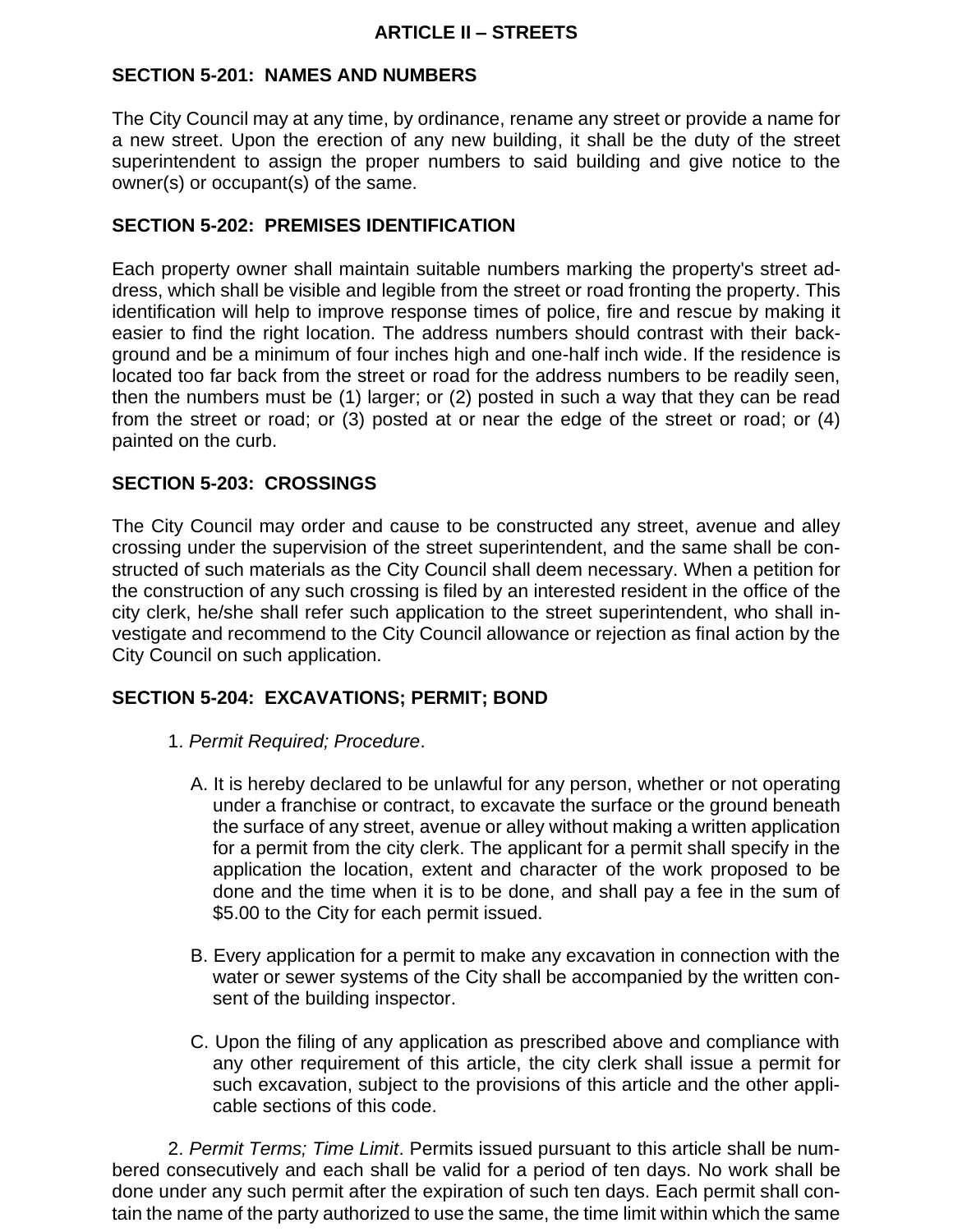may be used, and the location and nature of the work to be done.

3. *Pavement Breaking by Sawing*. It is unlawful for any person to break paving except by sawing to a depth of at least two inches; provided, however, sawing is not required if the paving is partially granite or if permission is obtained from the street superintendent to break by means other than sawing.

- 4. *Refilling by City; Charges*.
	- A. Where any permit is issued for excavating in any street, avenue or alley (excluding that area commonly called the parkway, being that area between the curb line and the lot line), all work of replacing paving, filling trenches or holes and tamping in the same shall be done by the Public Works Department or its representatives.
	- B. The charges for replacing concrete or brick paving where cuts have been made for installing sewer, water, gas or conduits of any nature, whether telephone, electric or otherwise, and for filling in excavations in unpaved streets, avenues and alleys and tamping the same with a mechanical tamper shall be set by resolution of the City Council and kept on file In the office of the city clerk.
	- C. Tunneling or undercutting is not permitted, and if such does occur, the holder of the permit shall be penalized on a square foot basis on all tunneling or undercutting.
	- D. When it is necessary to remove material unfit for filling trenches and substitute suitable material, there shall be an extra charge based on the time required for the removal and replacement of such material.

5. *Refilling Measurement*. All excavations regulated by this article shall be measured by the street superintendent before filling. Such measurements shall be reported to the city clerk, who shall check such figures with the minimum charge. Where excavations are larger than set forth according to the minimum charge, the city clerk shall collect for such excavations according to the schedule as set forth in subsection (4).

- 6. *Refilling Parkway Area*.
	- A. Where any permit is obtained for the excavating in any street, avenue or alley, which includes the parkway (being that area between the curb line and the lot line), all work of replacing any paving, filling any trenches or holes, tamping and reseeding in such parkway shall be done by the plumber or other person having the permit. Replacement of the parkway excavation shall be done in a workmanlike manner so that the area excavated shall be returned substantially to its previous condition. This shall include the repaving or replacing of sidewalk, reseeding or resodding and appropriate tamping, all as may be necessary, to restore such parkway to its previous condition.
	- B. Such parkway area between curb line and lot line is the property of the City, and the plumber or other excavator when working in such area shall comply with all applicable provisions of this code and all appropriate ordinances, resolutions and rules governing the use of streets, avenues and alleys, and particularly shall comply with subsection (7).

7. *Permit Requirements, Notice*. Permits pursuant to this article shall be issued only to bonded and/or insured persons. Back charges shall be paid immediately and no permit shall be issued to anyone who has an unpaid charge hereunder. The holder of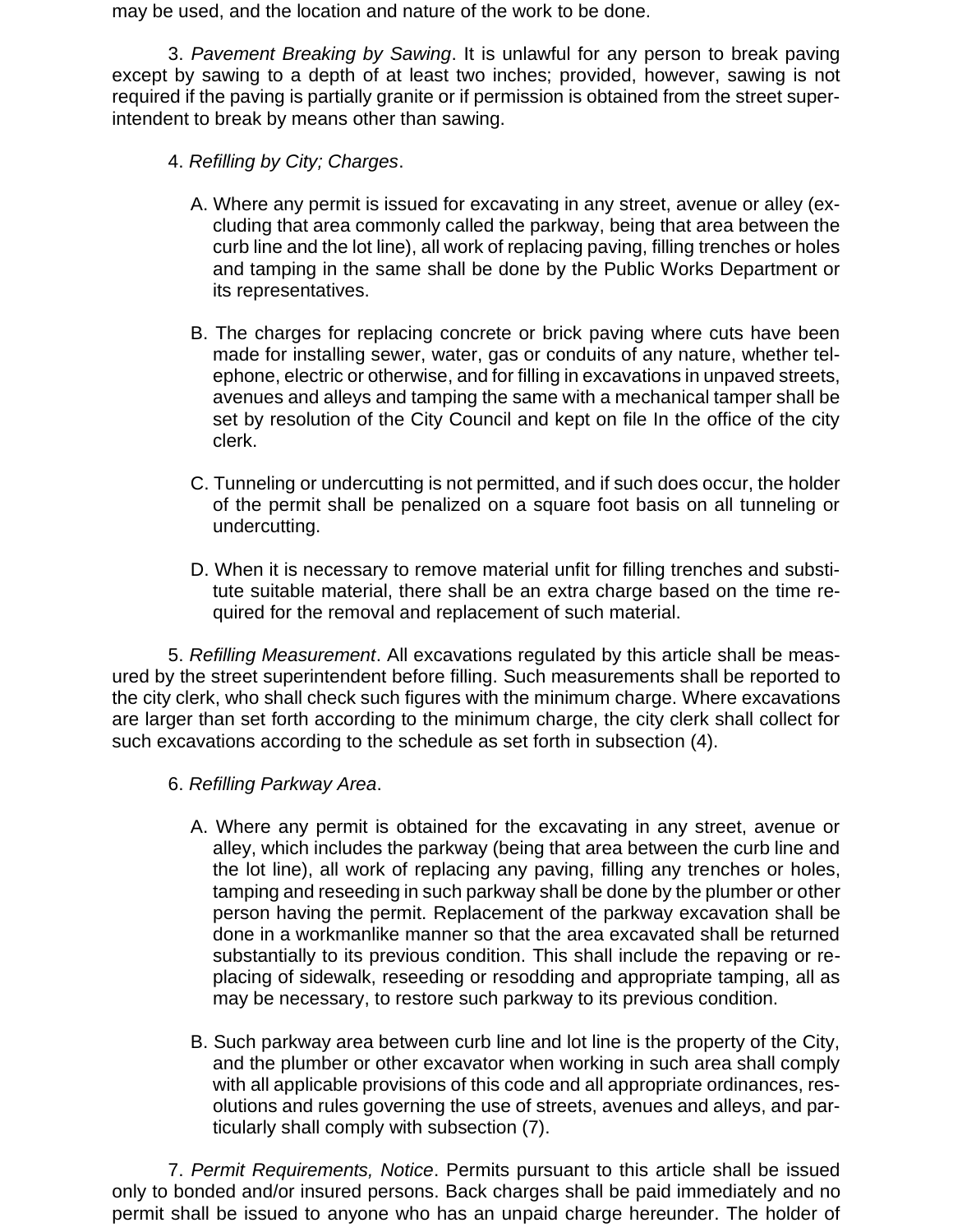each permit shall notify the Public Works Department not later than 1:00 P.M. every Friday of any excavations that have been inspected and are ready to fill. The holder of each permit shall light and maintain until the following Monday all excavations not reported by 1:00 P.M. Friday. Such person shall provide, at his/her own expense, substantial barricades with his/her name clearly marked thereon. These barricades shall be Type II of the federal *Manual on Uniform Traffic Control Devices* for streets and highways. In addition to the barricades, sufficient lights shall be used to protect the public.

8. *Inspections*. The building inspector shall make such inspections as are necessary to determine whether the work performed by any plumber pursuant to this section is in accordance with the requirements of the same. If the building inspector determines that the replacement of any parkway excavation is not performed in compliance herewith, he/she shall immediately notify said plumber to correct the deficiency. If the plumber shall fail to do so, the Public Works Department shall make a report in writing, which shall be placed on the agenda for the consideration of the mayor and Council.

9. *Bond Required*. Every person engaged in excavating the streets, avenues, alleys or other public places of the City for the purpose of laying, removing or repairing gas mains or pipes is hereby required to file with the city clerk and have approved by the mayor and Council a bond, payable to the City, with two or more good and sufficient sureties or reputable surety company as surety in the sum of \$5,000.00, conditioned that such person will indemnify and keep harmless the City from any liability for damages or injuries to persons or property arising from any negligence or mismanagement in doing or protecting such work, and that such person will restore the streets, sidewalks and pavements over all pipes laid or repaired, and fill all excavations made by him/her so as to leave such streets, avenues, alleys and public places in their original condition so far as practicable, and keep and maintain the same in good order to the satisfaction of the Public Works Department for a period of 90 days thereafter. Such bond shall be for the period ending on April 1 following and shall be renewable annually on or before April 1. The regulations contained in this section are in addition to those contained elsewhere in this article and shall not be construed to modify, alter, waive or repeal any other provision of this article.

10. *Unprotected, Dangerous*. No person shall excavate on any lot or part of a lot contiguous to any sidewalk and leave the same open and exposed in such a manner as to endanger the safety of any person passing along any street, avenue or sidewalks therein or adjacent thereto.

11. *Violations*. Any person who shall fail, neglect or refuse to comply with or shall violate any requirements or provisions of this article shall be deemed guilty of a misdemeanor. He/she shall be charged a double fee for the permit, and the minimum fee for the type of pavement being replaced shall be doubled. (Ref. Neb. Rev. Stat. §17-567)

#### **SECTION 5-205: DRIVING STAKES**

It shall be unlawful for any person to drive any peg or stake of any kind into the pavement in any street or alley without first procuring the written consent of the street superintendent.

### **SECTION 5-206: MIXING CONCRETE**

It shall be unlawful for any person to mix any concrete or plastering material directly on the street pavement for any reason whatsoever and use said pavement as a mixing surface for said material.

## **SECTION 5-207: HARMFUL LIQUIDS**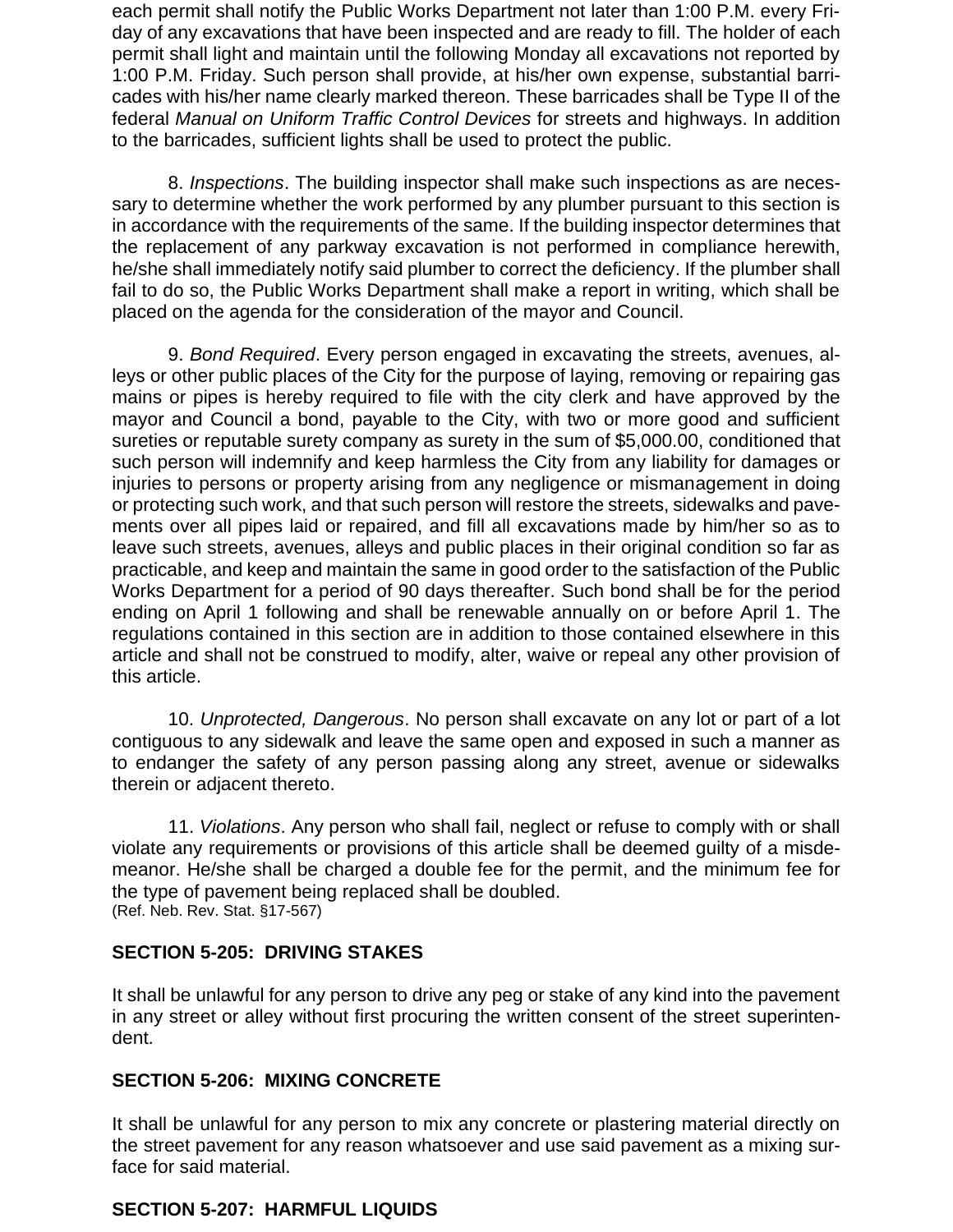It shall be unlawful for any person to place or permit to leak in the gutter of any street any waste gasoline, kerosene or high lubricating oils, which damage or act as a solvent upon said streets.

### **SECTION 5-208: EAVES AND GUTTER SPOUTS**

It is hereby declared unlawful for any person to erect or maintain any dwelling or business building within the limits of the City, where the said dwelling or building abuts on any sidewalk or street, without providing proper guttering and eave spouts to receive the waste waters that collect on the said sidewalks and streets. All eave spouts erected on any dwelling or business building shall be constructed to drain into the alleys or shall be buried beneath the sidewalks and drain into the streets where it is found to be impossible to drain said eave spouts into the alley.

#### **SECTION 5-209: HEAVY EQUIPMENT**

1. It shall hereafter be unlawful for any person to move or operate heavy equipment across any curb, gutter, bridge, culvert, sidewalk, crosswalk or crossing on any unpaved street without first having protected such structure with heavy plank sufficient in strength to warrant against the breakage or damage of the same. Hereafter, it shall be unlawful to drive, move, operate or convey over or across any paved street a vehicle, machine or implement with sharp discs or sharp wheels that bear upon said pavement; with wheels having cutting edges; or with wheels having lugs, protruding parts or bolts thereon that extend beyond a plain tire so as to cut, mark, mar, indent or otherwise injure or damage any pavement, gutter or curb.

2. Where heavy vehicles, structures, and machines move along paved or unpaved streets, the City Council is hereby authorized and empowered to choose the route over which the moving of such vehicles, structures or machines will be permitted and allowed.

3. It shall be permissible (A) for school buses and emergency vehicles to use metal or metal-type studs any time of the year; (B) to use farm machinery with tires having protuberances which will not damage the streets; and (C) to use tire chains of reasonable proportions upon any vehicle when required for safety because of snow, ice, or other conditions tending to cause a vehicle to slide or skid.

#### **SECTION 5-210: VACATION OF STREETS; RESERVATION OF TITLE**

1. Upon the vacation of any street or alley or any part thereof, the title to such property shall vest in the owner of the abutting property and become part of such property, one-half on each side thereof, except that the City may reserve title to such property in the ordinance vacating such street or alley. If title is retained by the City, such property may be sold, conveyed, exchanged or leased upon such terms and conditions as shall be deemed in the best interest of the City.

2. In the event the City does not elect to reserve title in the vacated portion of such street or alley, the title to said property nonetheless shall be subject to the following:

- A. There is reserved to the City the right to maintain, operate, repair, and renew public utilities existing at the time title to the property is vacated there; and
- B. There is reserved to the City, any public utilities, and any cable television systems the right to maintain, repair, renew, and operate water mains, gas mains, pole lines, conduits, electrical transmission lines, sound and signal transmission lines and other similar services and equipment and appurtenances, including lateral connections or branch lines above, on, or below the surface of the ground that are existing as valid easements at the time title to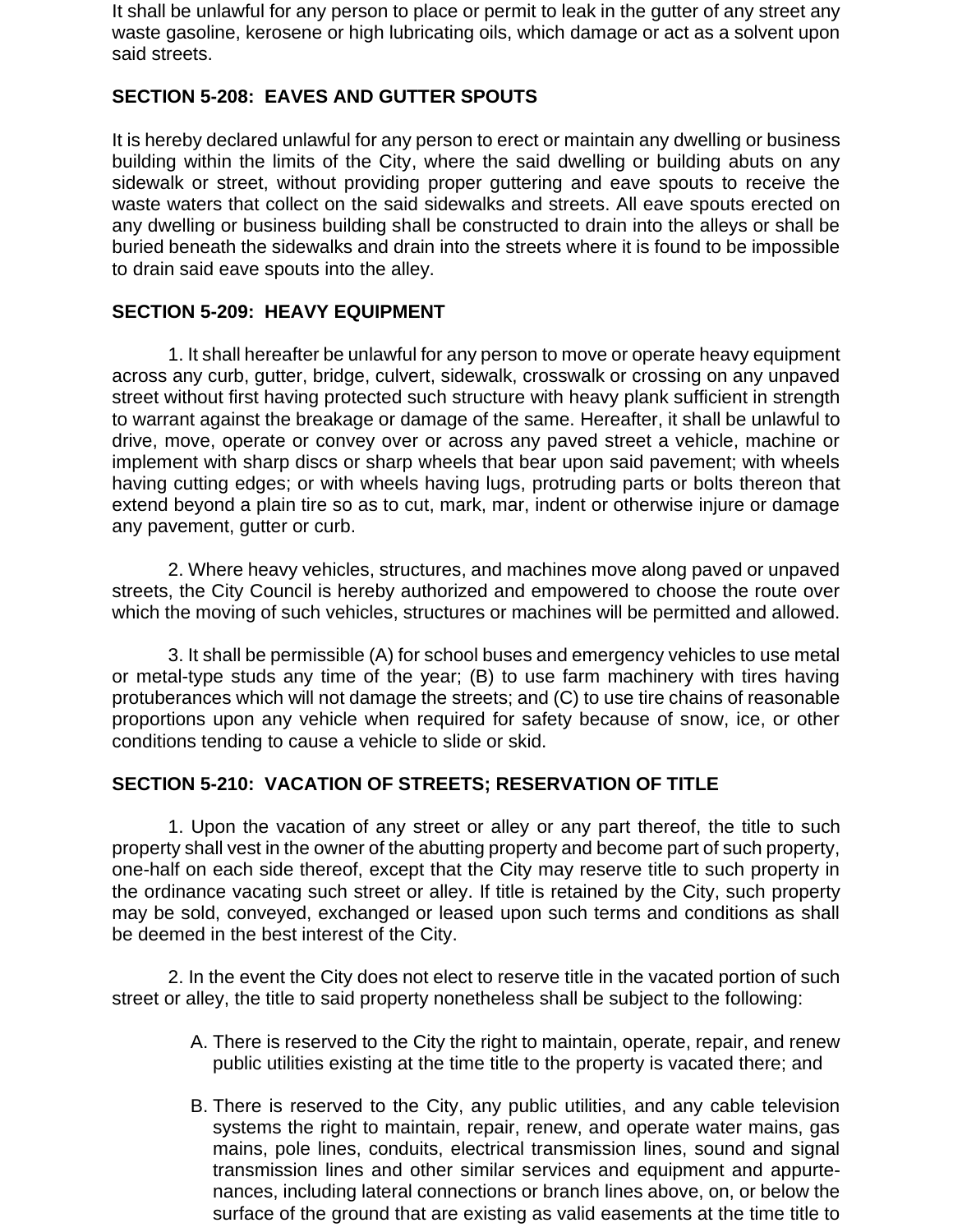the property is vacated for the purposes of serving the general public or the abutting properties, and to enter upon the premises to accomplish such purposes at any and all reasonable times.

(Ref. Neb. Rev. Stat. §17-558, 17-559)

#### **SECTION 5-211: UTILITY LINES, WIRES, ETC.**

1. Poles, wires, gas mains, pipe lines and other appurtenances of public service companies shall be located or erected over, upon or under the streets, alleys and common grounds after a proper written application shall have been made to the city clerk and permission in writing shall have been given by the City Council. When requested by the Council, public service companies heretofore or hereafter granted right of way for the erection and maintenance of poles, conduits, gas mains, pipe lines and wires for the purpose of transacting their business upon, under or over the streets, alleys and public grounds shall at all times erect, locate or relocate their poles, wires, gas mains, pipe lines and other appurtenances to such places and in such manner as shall be designated by said Council.

2. Such poles, wires, gas mains, pipe lines and other appurtenances shall be removed or relocated by said companies at their own expense when requested to do so by the City Council. Whenever it becomes necessary for the Council to request such relocation for public safety and convenience, it shall order said relocation by resolution and the city clerk shall notify any company or companies affected. Said companies shall, within 24 hours after receiving notice, at their own expense, cause the said appurtenances to be removed or relocated. The City Council shall designate another location where said appurtenances may be reset or placed. All appurtenances shall be reset, placed or erected in such manner that they will not interfere with the water system, sewer system or poles, wires or mains of any public utility located on the same street or alley or with travel or buildings constructed or hereafter to be constructed. Whenever possible, all said appurtenances shall be confined to the alleys of the City.

3. No water pipe, underground electric line or telephone conduit shall be laid in the same trench with sewer pipe in any street, alley or public grounds or nearer than three feet to any sewer pipe. No underground electric line shall be laid in the same trench with any water pipe, sewer pipe or telephone conduit in any street, alley or public grounds or nearer than three feet to any such pipes or conduit.

#### **SECTION 5-212: CONSTRUCTION ASSESSMENT**

1. To defray the costs and expenses of street improvements as may be authorized by law, the City Council shall have power and authority to levy and collect special taxes and assessments upon the lots and pieces of ground adjacent to, abutting upon or especially benefiting from the street, avenue, alley or sidewalk in whole or in part opened, widened, curbed, curbed and guttered, graded, paved, repaired, graveled, macadamized, parked, extended, constructed or otherwise improved or repaired. The City Council, sitting as the Board of Equalization, shall review all such improvements in accordance with the procedure provided by law.

2. All special assessments shall be made by the City Council at a regular or special meeting, by resolution, taking into account the benefits derived or injuries sustained in consequence of such improvements and the amount charged against the same. The vote shall be recorded in the minutes. Notice of the time of holding such meeting and the purpose for which it is to be held shall be published in a legal newspaper published or of general circulation in the City at least four weeks before the same shall be held. In lieu of such aforementioned notice, personal service may be had upon the persons owning or occupying the property to be assessed. Such assessments shall be known as "special assessments for improvements" and, with the cost of notice, shall be levied and collected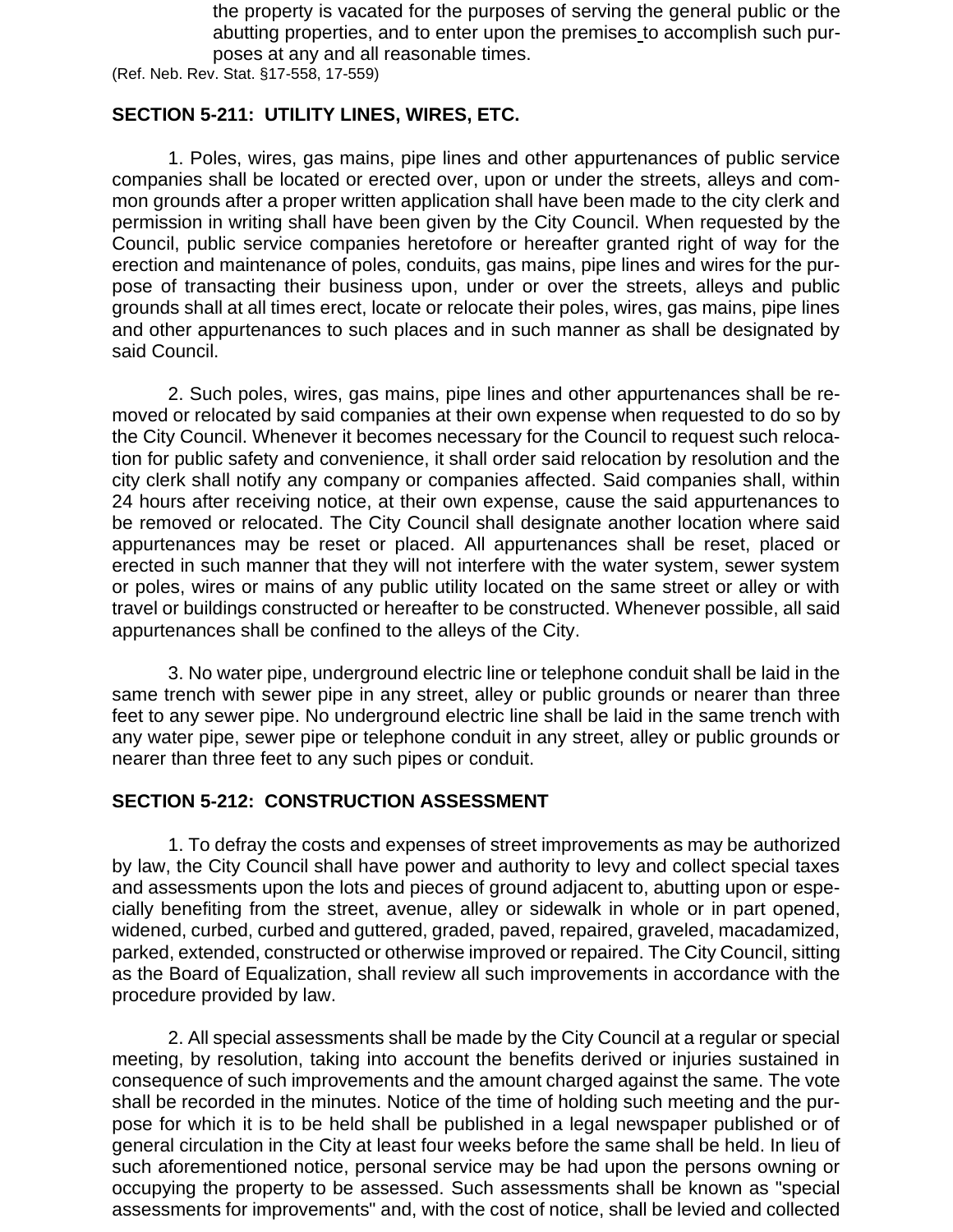as a special tax in addition to the taxes for general revenue purposes. Said assessments shall be subject to the same penalties and collected in like manner as other municipal taxes and shall be certified by the city clerk to the county clerk forthwith after the date of levy for collection by the county treasurer unless otherwise specified.

3. After it has become delinquent, said assessment shall draw interest at the legal interest rate per annum. In the event the property owner is a non-resident of the county in which the property lies, the City shall, before levying any special assessment against that property, send a copy of any notice required by law to be published by means of certified mail, return receipt requested, to the last known address of the non-resident property owner. The last known address shall be that address listed on the current tax rolls at the time such required notice was first published.

(Ref. Neb. Rev. Stat. §17-511, 17-524, 19-2428 through 19-2431, 45-104.01)

### **SECTION 5-213: IMPROVEMENT DISTRICTS, OBJECTIONS**

1. Whenever the City Council shall deem it necessary to make any improvements allowed by statute, it shall, by ordinance, create a paving, graveling or other improvement district or districts, and after the passage, approval and publication or posting of such ordinance shall publish notice of the creation of any such district for six days in a legal newspaper of the City, if a daily newspaper, or for two consecutive weeks if the same be a weekly newspaper.

2. If the owners of record representing more than 50% of the front footage of the property directly abutting on any street or alley to be improved shall file written objections to the creation of such district(s) with the city clerk within 20 days after the first publication of said notice, said improvements shall not be made as provided in said ordinance but it shall be repealed. If said objections are not filed against the district in the time and manner aforesaid, the City Council shall forthwith cause such work to be done or such improvement to be made and shall contract therefor and levy assessments on the lots and parcels of land abutting on or adjacent to such street or alley especially benefited in such district in proportion to such benefits to pay the cost of such improvement. (Ref. Neb. Rev. Stat. §17-511)

## **SECTION 5-214: IMPROVEMENT OF STREETS ON CORPORATE LIMITS**

The mayor and City Council shall have the power to improve any street or part thereof which divides the city corporate area and the land adjoining the City. When creating an improvement district including land adjacent to the City, the Council shall have power to assess, to the extent of special benefits, the costs of such improvements upon the properties found especially benefited thereby. (Ref. Neb. Rev. Stat. §17-509)

## **SECTION 5-215: IMPROVEMENT OF MAIN THOROUGHFARES**

The mayor and City Council shall have the power by a 3/4 vote to create by ordinance a paving, graveling or other improvement district and to order such work done upon any federal or state highway in the City or upon a street or route designated by the mayor and City Council as a main thoroughfare that connects on both ends to either a federal or state highway or a county road. The City Council shall contract therefor and shall have the power to assess, to the extent of special benefits, the costs of such improvements upon the properties found especially benefited thereby. (Ref. Neb. Rev. Stat. §17-512)

## **SECTION 5-216: PETITION FOR IMPROVEMENTS**

Whenever a petition signed by the owners of record title representing more than 60% of the front footage of the property directly abutting upon any street, alley, public way or public grounds proposed to be improved shall be presented and filed with the city clerk,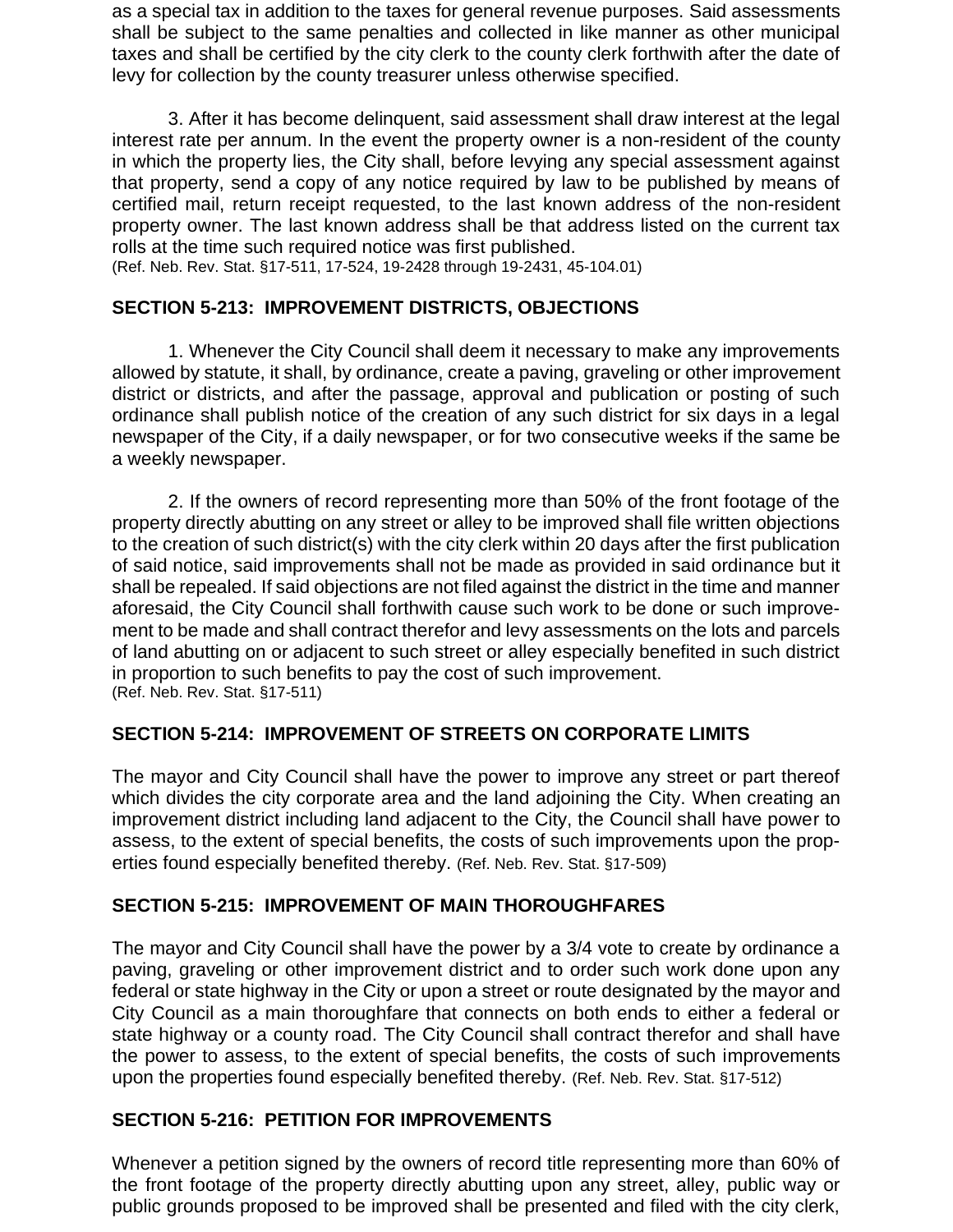the City Council shall by ordinance create a paving, graveling, or other improvement district and shall cause such work to be done or such improvement to be made and shall contract therefor and levy assessments on the lots and parcels of land abutting on or adjacent to such street or alley especially benefited in such district in proportion to such benefits, to pay the cost of such improvement. The City Council shall have the discretion to deny the formation of the proposed district when the area has not previously been improved with a water system, sewer system and grading of streets. If the City Council should deny a requested Improvement District formation, it shall state the grounds for such denial in a written letter to interested parties. (Ref. Neb. Rev. Stat. §17-510)

### **SECTION 5-217: DEFERRAL FROM SPECIAL ASSESSMENTS**

1. Whenever the City Council creates an Improvement District which includes land adjacent to the City within an agricultural use zone and is used exclusively for agricultural use, the owners of record of such adjacent land may apply for a deferral from special assessments. For purposes of this section, the terms "agricultural use" and "agricultural use zone" shall have the meaning specified in Neb. Rev. Stat. §77-1343.

2. Any owner of record eligible for the deferral granted by this section shall make application to the City Council within 90 days after creation of an Improvement District. Any owner of record who makes application for the deferral provided by this section shall notify the county register of deeds of such application in writing prior to approval by the City Council. The Council shall approve the application of any owner of record upon determination that the property (A) is within an agricultural use zone and is used exclusively for agricultural use, and (B) the owner has met the requirements of this section.

3. The deferral provided for in this section shall be terminated upon any of the following events:

- A. Notification by the owner of record to the City Council to remove such deferral;
- B. Sale or transfer to a new owner who does not make a new application within 60 days of the sale or transfer, except as provided in subsection 3(C) below;
- C. Transfer by reason of death of a former owner to a new owner who does not make application within 125 days of the transfer;
- D. Use of land is no longer agricultural; or
- E. Change of zoning to other than an agricultural zone.

4. Whenever property which has received a deferral pursuant to this section becomes disqualified for such deferral, the owner of record of such property shall pay to the City an amount equal to:

- A. The total amount of special assessments which would have been assessed against such property, to the extent of special benefits, had such deferral not been granted; and
- B. Interest upon the special assessments not paid each year at the rate of 6% from the dates at which such assessments would have been payable if no deferral had been granted.

5. In cases where the deferral provided by this section is terminated as the result of a sale or transfer described in subsection (3)(B) or (3)(C) of this section, the lien for assessments and interest shall attach as of the day preceding such sale or transfer.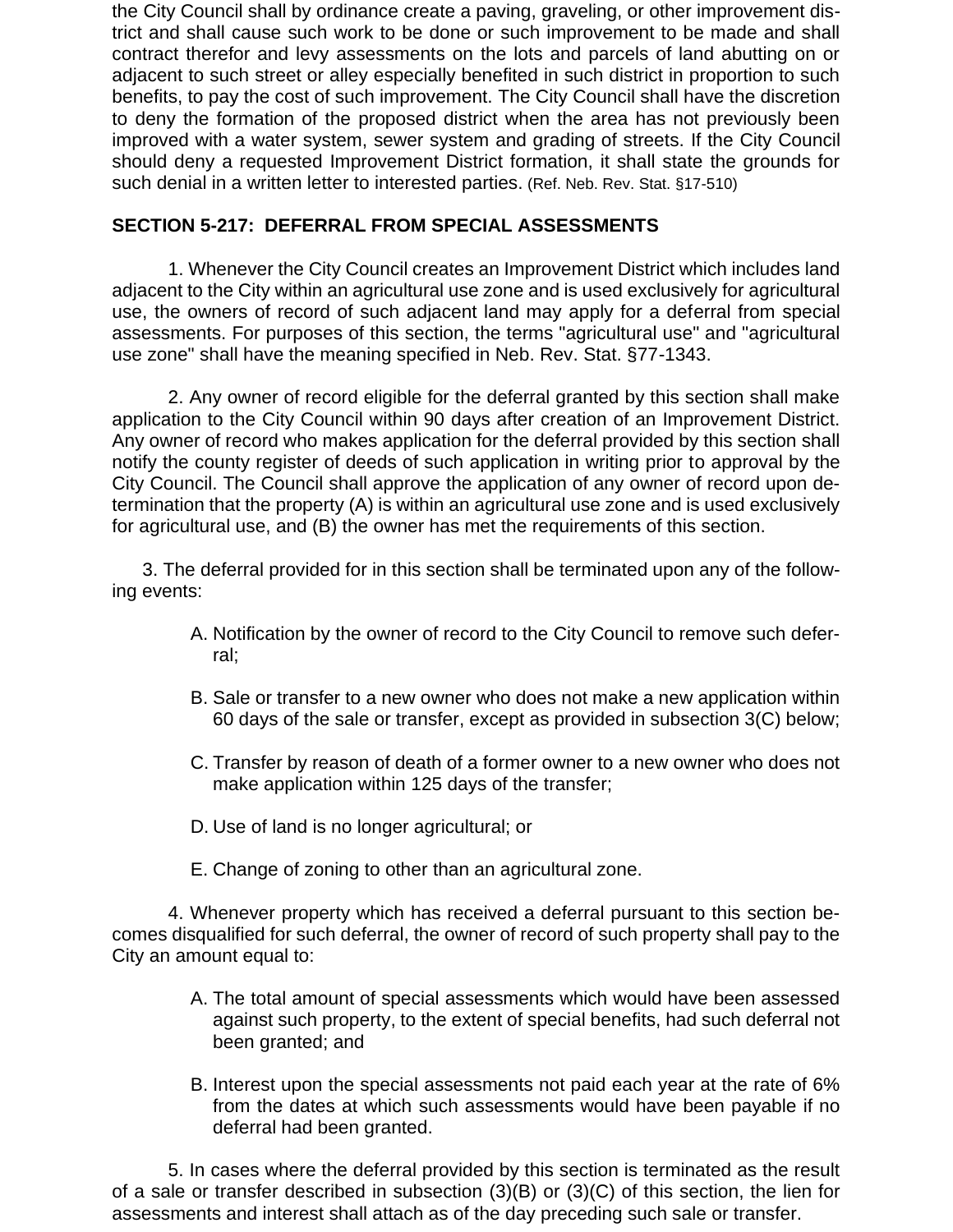#### **SECTION 5-218: CUTTING CURB; PERMIT AND BOND REQUIRED**

1. It shall be unlawful for any person to cut into any paving, curb or sidewalk for the purpose of constructing a driveway or any other purpose without first obtaining a written permit from the City Council. Before any person shall obtain a permit, the applicant shall inform the city clerk, on a form obtained from the city office, of the place and time such cutting shall be done. Before any permit is issued, the applicant for such permit shall deposit with the city treasurer a sum set by resolution of the City Council for paving, curb or sidewalk to be cut. The deposit shall be retained by the City until the work is completed to the satisfaction of the street superintendent. In addition to making said deposit, before any permit is issued the applicant shall execute a bond to the City with a good and sufficient surety or sureties to be approved by the City Council in a sum set by resolution of the City Council.

2. It shall be the duty of the street superintendent to inspect the place of entry into the paving, sidewalk or curb before the same is cut. It shall be the duty of the permit holder to cut the paving under such rules and regulations as may be prescribed by the City Council or the street superintendent. When the permit holder is ready to close the opening made, he/she shall inform the street superintendent, who shall supervise and inspect the work done in closing the opening. Unless specifically authorized by the street superintendent, all closing shall be done in concrete. It shall be the discretion of the City Council to order the street superintendent to do the work of cutting and closing the paving and charge the costs thereof to the party who obtained said permit. In the event of a disagreement of proper closing between the permit holder and the street superintendent, the City Council shall be the final authority on all matters under this article.

#### **SECTION 5-219: VACATING PUBLIC WAYS; DEFINITIONS AND ASCERTAIN- ING DAMAGES**

1. "Special damages" shall mean only those losses, damages or injuries which a property owner suffers that are peculiar, special, or unique to his/her property and which result from the City Council's vacation of such street, avenue, alley, lane or similar public way. Special damages shall not mean those losses, damages or injuries that a property owner suffers that are in common with the rest of the City or public at large, even though those losses, damages or injuries suffered by the property owner are greater in degree than the rest of the City or public at large.

2. The mayor shall appoint three, five or seven disinterested residents of the City to a special commission to ascertain the amount of special damages that the abutting property owners are entitled to receive which resulted from the City Council's vacation of such street, avenue, alley, lane or similar public way. The appointees to the special commission shall be approved by the Council. Only special damages, as herein defined, shall be awarded to the abutting property owners.

3. In determining the amount of compensation to award the abutting property owners as special damages, the aforementioned commission shall use the following rule:

*The abutting property owner is entitled to recover as compensation the difference between the value of such property immediately before and immediately after the vacating of such street, avenue, alley, lane or similar public way. However, if no difference in value exists, the abutting property owner is entitled to no compensation.* 

(Ref. Neb. Rev. Stat. §17-558, 17-559)

#### **SECTION 5-220: VACATING PUBLIC WAYS; PROCEDURE**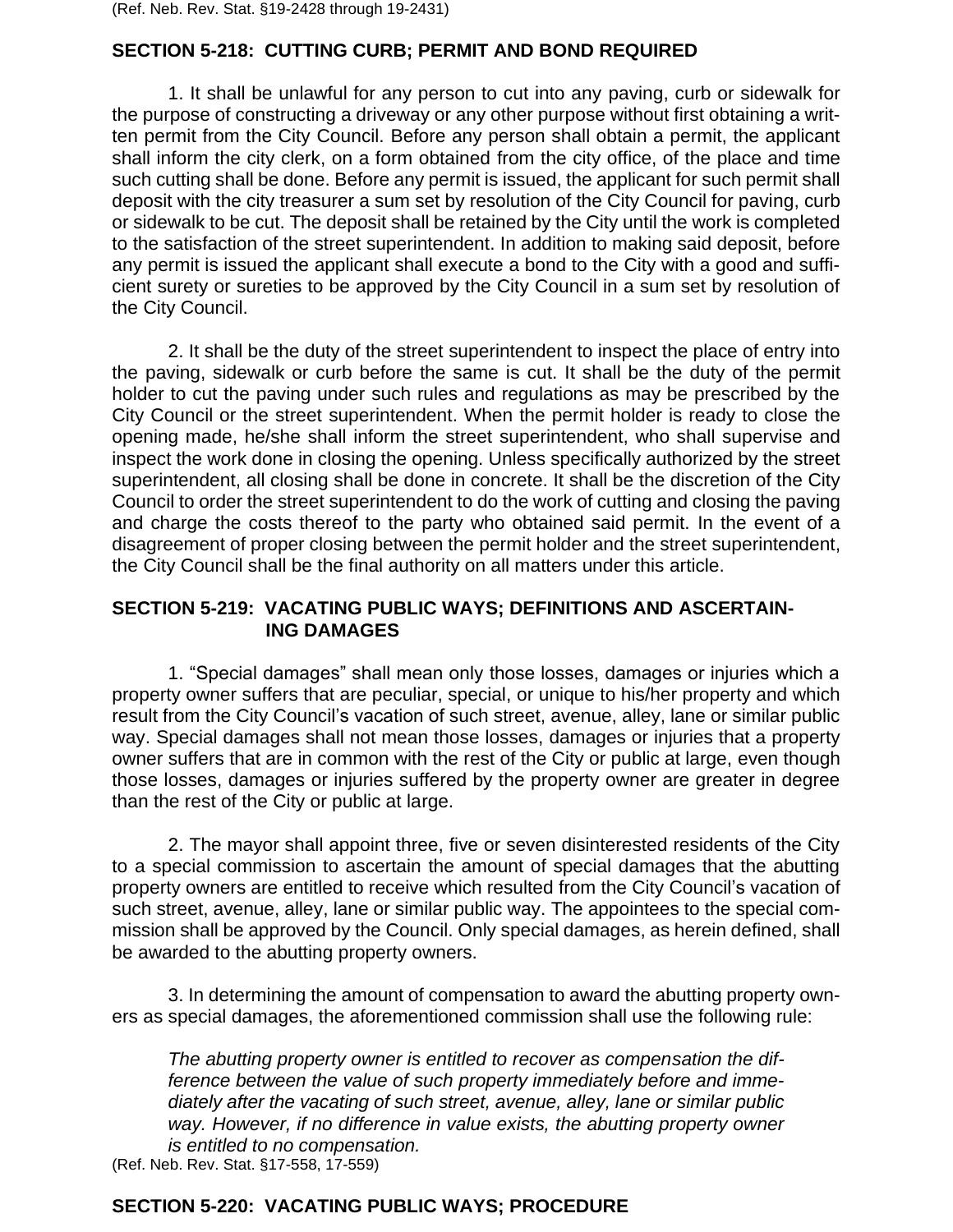Whenever the City Council decides that it would be in the best interests of the City to vacate a street, avenue, alley, lane or similar public way, the City Council shall comply with the following procedure:

1. Notice shall be given to all abutting property owners either by first class mail to their last known address or, if there is no known address, then by publishing the notice in a newspaper that is of general circulation in the City. The notice will advise the abutting property owners that the City Council will consider vacating such street, avenue, alley, lane or similar public way at its next regular meeting or, if a special meeting is scheduled for such discussion, then the date, time and place of such meeting.

2. The City Council may have all the abutting property owners sign a form stating that they consent to the action being taken by the City Council and waive their right of access. The signing of such form has no effect on claims for special damages as defined in Section 5-218 by the abutting property owners, but does create the presumption that the City Council's action was proper. However, if all the abutting property owners do not sign the consent/waiver form, the City Council may still proceed with vacating such street, avenue, alley, lane or similar public way under the authority granted them by Neb. Rev. Stat. §17-558 and 17-559.

3. The City Council shall pass an ordinance that shall state essentially the following:

- A. A declaration that the action is expedient for the public good or in the best interests of the City.
- B. A statement that the City shall have an easement for maintaining all utilities.
- C. A method or procedure for ascertaining special damages to abutting property owners.

4. The clerk shall file a copy of the ordinance with the county register of deeds to ensure that abutting property owners can gain title to their share of the vacated street, avenue, alley, lane or similar public way and so that such land will be drawn to the attention of the county assessor.

(Ref. Neb. Rev. Stat. §17-558, 17-559)

## **SECTION 5-221: DISCHARGING WATER ONTO STREETS; PROHIBITED**

1. It shall be unlawful for any person to discharge or cause to be discharged any storm water, surface water, ground water, roof runoff, surface drainage, or unpolluted industrial waters into or onto any street or alley of the City from October 1 of any year through April 1 of the following year.

2. Any person who shall violate any provision of this section shall be deemed guilty of a misdemeanor, and upon conviction thereof shall be fined not more than \$100.00 for each offense. A new violation shall be deemed to have been committed every 24 hours that such pumping shall occur.

(Ord. No. 305, 11/9/93)

## **ARTICLE III – SIDEWALKS**

## **SECTION 5-301: DUTY OF PROPERTY OWNERS; LIABILITY**

Every owner of any lot(s) or piece of land within the limits of this city shall keep and maintain the sidewalks along and contiguous to said property in good and proper repair and in a condition reasonably safe for all travelers thereon. In case the owner of any lot(s) or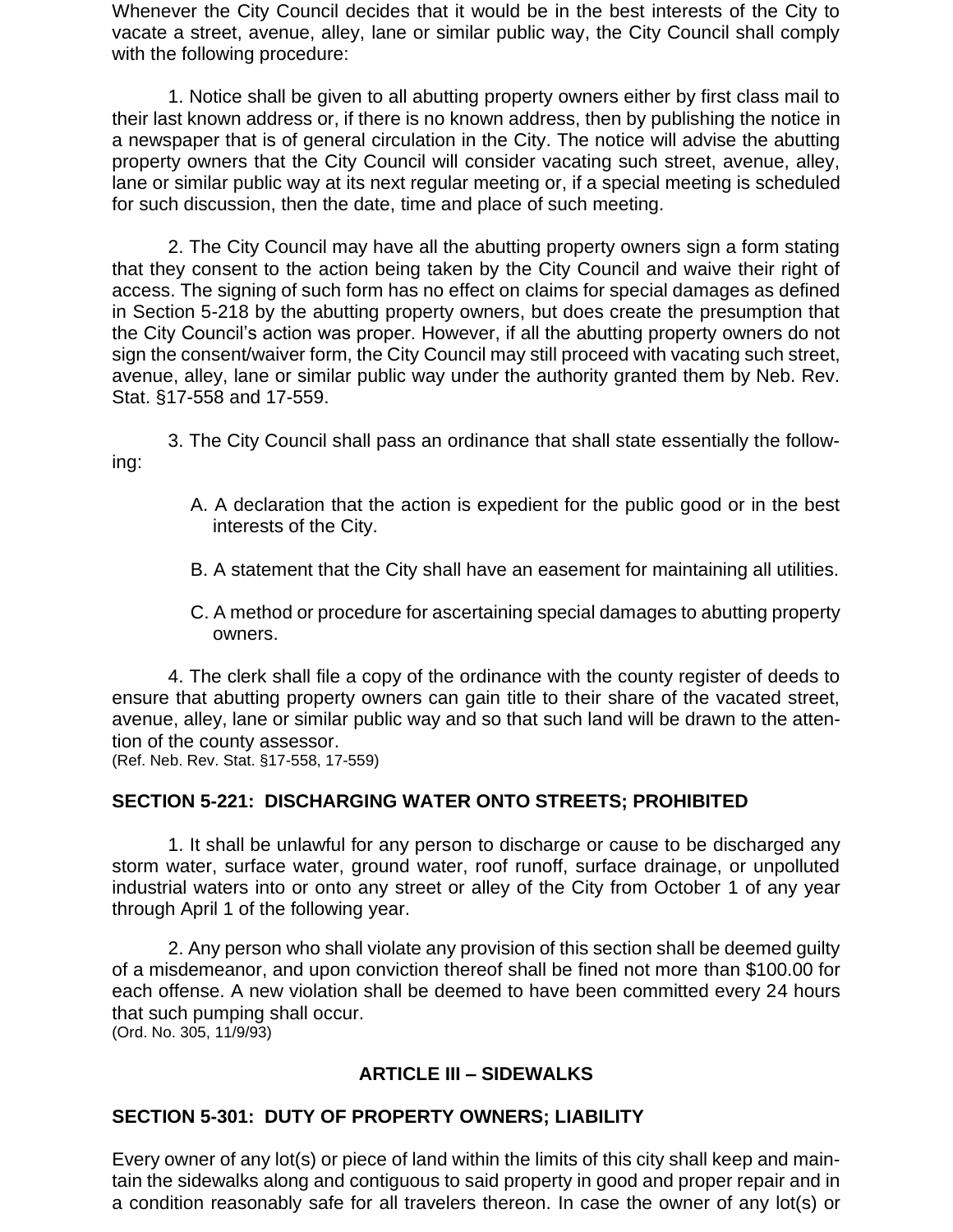land abutting on any street or part thereof shall fail to construct or repair any sidewalk in front of his/her lot(s) or land within the time and in the manner as directed and required by this article after having received due notice to do so, said owner shall be liable for all damages and injuries occasioned by reason of the defective or dangerous condition of such sidewalk, and the mayor and City Council shall have power to cause such sidewalks to be constructed or repaired and assess the cost thereof against such property. (Ref. Neb. Rev. Stat. §17-557.01)

#### **SECTION 5-302: NEW SIDEWALK; NOTICE**

1. The City Council may, by resolution, order the construction of a sidewalk on any lot or piece of ground within the City. Notice of the City Council's intention to construct said sidewalk shall be given by the city clerk by publication of notice one time in a legal newspaper of general circulation in the City. A copy of said notice shall be personally served upon the occupant in possession of such property or, when personal service is not possible, said notice shall be sent by first class mail to such premises ten days prior to the commencement of construction. Such service shall include a form of return evidencing personal service or mailing as herein required.

2. The notice required in this section shall be prepared by the city attorney in accordance with the provisions of this section. Said notice shall notify the owner of the premises of the passage of the resolution ordering him/her to construct or cause to be constructed a sidewalk within 30 days after the date of publication, and further, that if he/she fails to construct the sidewalk or cause the same to be done within the time allowed, the City will cause the sidewalk to be constructed and the cost thereof shall be levied and assessed as a special tax against the premises; provided, the notice shall contain the official estimate of the cost of said construction and no special assessment in excess of this estimate shall be assessed against the property.

3. In the event the property owner is a non-resident of the county in which the property lies, the City shall, before levying any special assessment against such property, send to the last known address of the non-resident property owner by certified mail, return receipt requested, a copy of any notice required by law to be published. The last known address shall be that address listed on the current tax rolls at the time such required notice was first published.

(Ref. Neb. Rev. Stat. §17-552, 17-523)

### **SECTION 5-303: REPAIRING SIDEWALK; NOTICE**

Whenever the street superintendent shall deem it necessary that any sidewalk shall be repaired, or it shall be required by the City Council, the committee on streets and walks or the street superintendent, the owner of the lot or piece of land along and contiguous to which such sidewalk is situated shall be notified to repair the same within two weeks from and after the giving of such notice. Oral notice to the owner shall be deemed sufficient. If the owner is not found by the street superintendent, then a written notice left in the house situated on such lot or piece of ground, or posted upon said premises, shall be sufficient, and the two weeks shall begin to run from the leaving or posting of such notice as the case may be.

#### **SECTION 5-304: RECONSTRUCTING SIDEWALKS; NOTICE**

Whenever the City Council shall deem it necessary that an old sidewalk shall be replaced or reconstructed, it shall order the same to be done and the street superintendent shall give notice in the manner and form provided in Section 5-303 of this article, to replace or reconstruct the same within 30 days from and after such notice.

#### **SECTION 5-305: FAILURE TO CONSTRUCT, RECONSTRUCT OR REPAIR**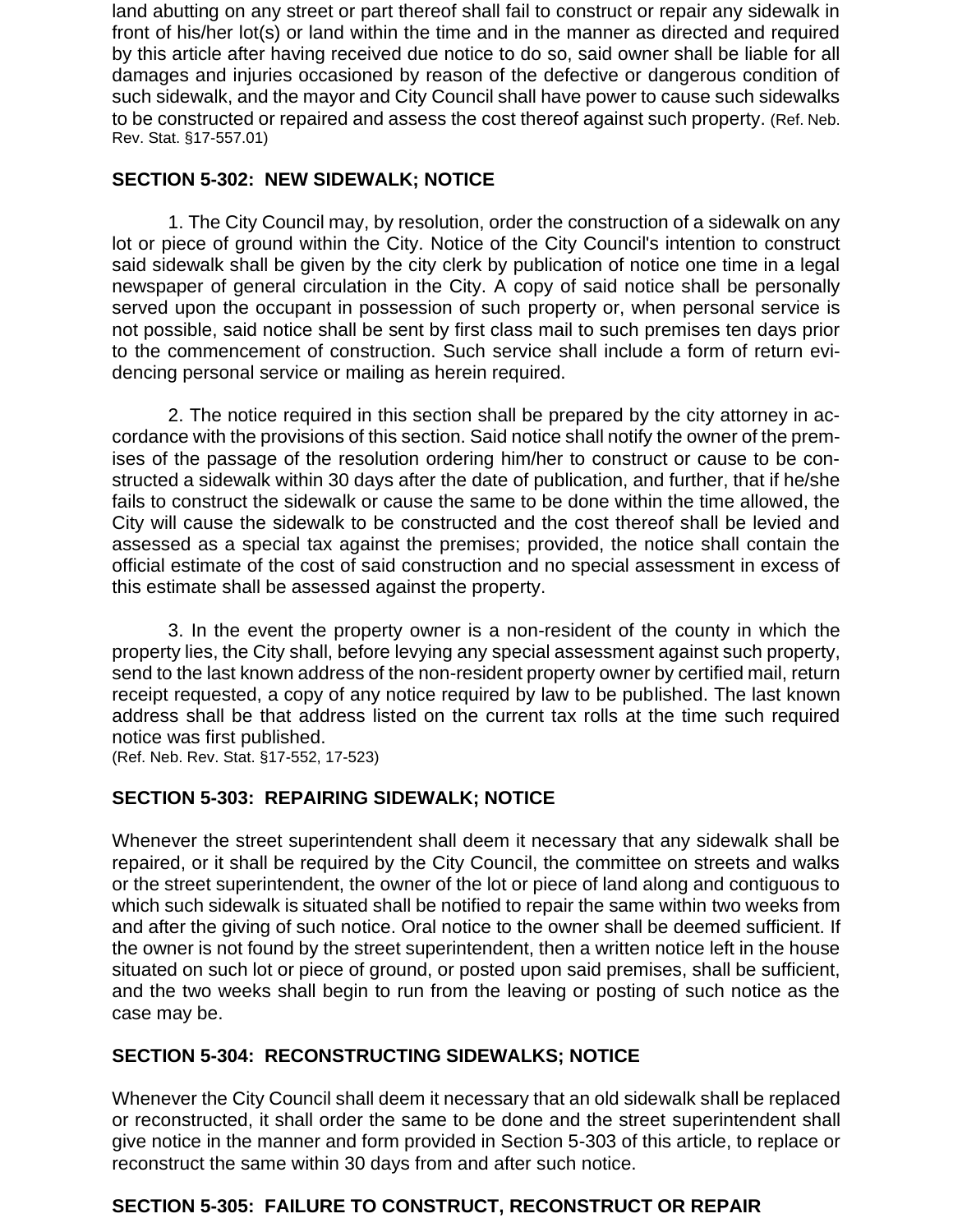If any such owner shall neglect or refuse, or shall have failed, after notice has been given as provided in this article, to construct, repair, replace or reconstruct any sidewalk within the time limit in the notice given in such case and whose duty it is made by this article to construct, repair or rebuild such walks, the street superintendent or other officer empowered herein to act shall proceed at once to have such sidewalks constructed, repaired, rebuilt or reconstructed, as the case may be, without further notice to such owner, and the expense of such work shall be assessed to such lot or piece of land and collected as provided by law.

### **SECTION 5-306: CONSTRUCTION BY PETITION**

1. If the owners of record representing more than 60% of the front footage of the directly abutting property subject to assessment for sidewalk improvements petition the City Council to make such improvements, the City Council shall proceed as though such construction had been ordered by it. Upon the petition of any freeholder who is an abutting owner in fee simple of property subject to assessment for sidewalk improvements, the City Council may order permanent sidewalks built in accordance with this article upon the freeholder's making, executing and delivering to the City an agreement to the effect that (A) the petitioning freeholder will pay the engineering service fee; all other incidental construction costs until paid shall be a perpetual lien upon the real estate along which the freeholder desires such sidewalk to be constructed and (B) the petitioner gives and grants to the City the right to assess and levy the costs of such construction against the freeholder's real estate abutting the sidewalk improvement and promises to pay such costs with interest. The total cost of such improvement shall be levied, allocated, financed and specially assessed as provided by law.

2. In the event the property owner is a non-resident of the county in which the property lies, the City shall, before levying any special assessment against such property, send to the last known address of the non-resident property owner by certified mail, return receipt requested, a copy of any notice required by law to be published. The last known address shall be that address listed on the current tax rolls at the time such required notice was first published.

## **SECTION 5-307: CONSTRUCTION BY OWNER**

Any person desiring to construct any sidewalk or cause the same to be constructed shall do so only as herein provided. It shall be unlawful for any person to construct any sidewalk without first having obtained a permit. Application for a permit shall be made on a form provided by the City and filed in the office of the city clerk. Such permit shall give a description of the lot or piece of land along which the sidewalk is to be constructed. The street superintendent shall issue the desired permit unless good cause shall appear why said permit should be denied; provided, if it is desired to construct the sidewalk at any other than the regularly prescribed location, grade or elevation, the street superintendent shall submit the application to the City Council, which shall determine whether the permit should be granted or denied. It shall be unlawful for any person to construct, or cause to be constructed, said sidewalk at any other location, grade or elevation than so designated by the City. All sidewalks shall be built and constructed on the established grade or elevation, and if there is no established grade, then on the grade or elevation indicated by the street superintendent.

## **SECTION 5-308: DUTY TO REMOVE SNOW, SLEET AND ICE; PENALTY**

It shall be unlawful for the occupant of any lot(s) or the owner of any vacant lot(s) within the corporate limits to allow snow, sleet, mud, ice or other substance to accumulate on the sidewalks or to permit any snow, sleet, ice, mud or other substance to remain upon said sidewalk. All sidewalks within the business district shall be cleaned within five hours after the cessation of a storm, unless the storm or fall of snow shall have taken place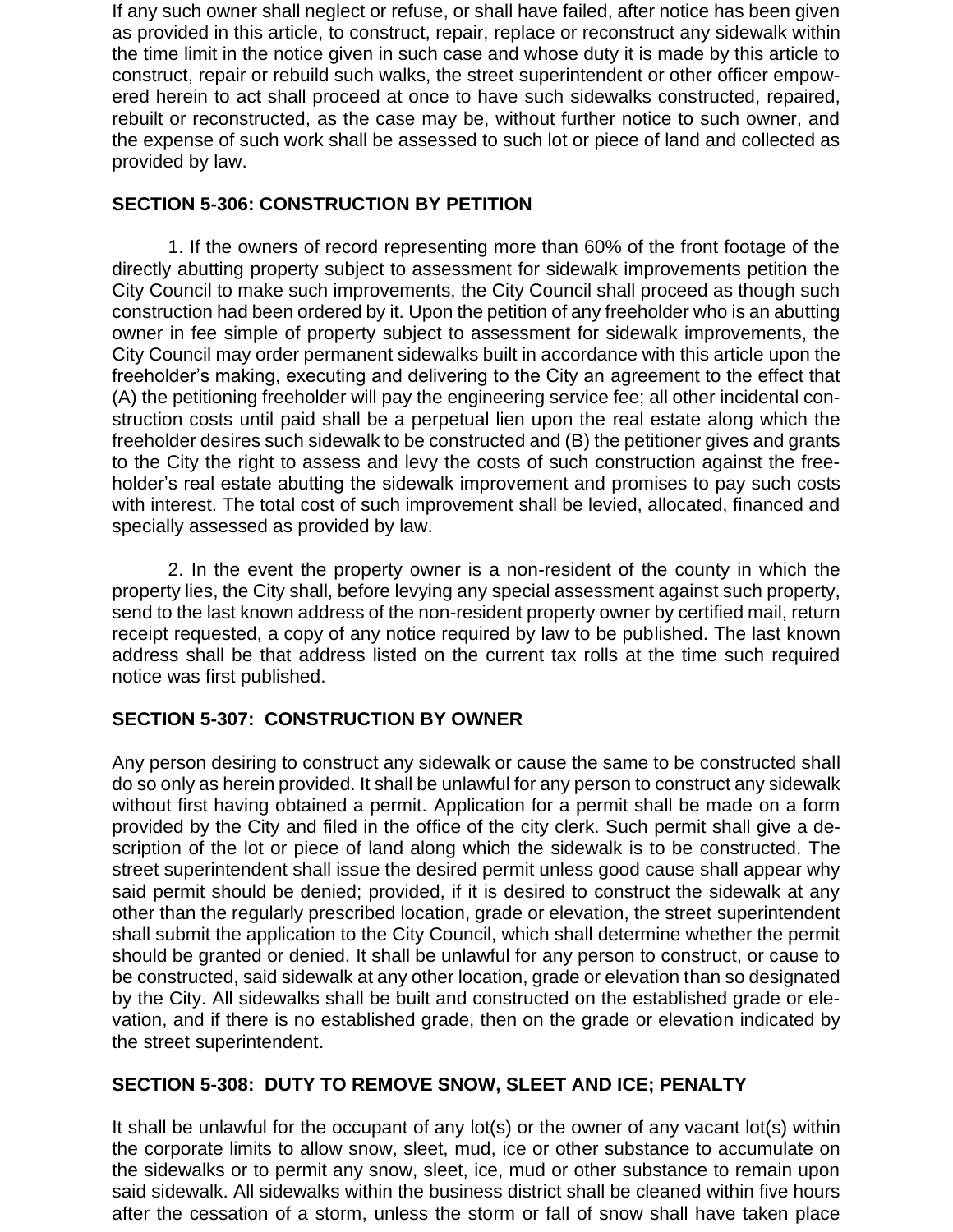during the night, in which case the sidewalk shall be cleaned before 8:30 A.M. the following day; provided, sidewalks within the residential areas of the City shall be cleaned within 24 hours after the cessation of the storm. (Ref. Neb. Rev. Stat. §17-557)

### **SECTION 5-309: DUTY TO REMOVE BRANCHES AND SHRUBBERY**

It shall be the duty of the occupant of each lot or parcel of ground to keep the sidewalk adjacent thereto free from overhanging branches and free from limbs to a height of eight feet and to keep such sidewalk free from encroaching hedges or shrubbery. No tree, shrubbery or hedge shall be permitted closer than 18 inches to the sidewalk. It shall be the duty of the occupant of each lot or parcel of ground abutting on any intersection to trim and/or remove any shrubbery, sign or other obstacle which obstructs the view for a distance of ten feet from such intersection. Any such occupant or owner who fails to remove the overhanging branches and limbs or other encroachments within five days after receiving written notice to do so, upon conviction shall be fined in any sum not exceeding \$500.00 and shall pay the costs of prosecution and the costs of the removal of such encroachments. (Ref. Neb. Rev. Stat. §17-557.01)

### **SECTION 5-310: DANGEROUS STAIRWAY; BOND**

It shall be unlawful for any person to construct or maintain any stairway, open cellarway, basement access, or open entrance thereto in or adjacent to any sidewalk, pavement or street. Any such entrance is hereby declared to be a public nuisance; provided, any existing stairway, open cellarway, basement access, or open entrance thereto in any sidewalk, pavement or street may be permitted to remain from and after the passage, approval and publication of this code if said person owning or using such opening in the sidewalk or street shall satisfy the street superintendent that the same is properly protected by a balustrade or coping of durable material, and shall furnish the City with a bond in such amount as the City Council may set, for the benefit of any person who might suffer an injury or damage by reason of the use of said stairway, cellarway, or basement access.

## **ARTICLE IV – CONSTRUCTION OF PRIVATE DRIVES**

#### **SECTION 5-401: APPLICATION FOR CONSTRUCTION OF PRIVATE DRIVE**

Before any person, firm or corporation constructs a private drive onto any public street or alley, an application shall first be made to the building inspector for a permit for such construction on a form available at the office of the city clerk. Such application shall be accompanied by a fee of \$25.00.

#### **SECTION 5-402: APPLICATION REQUIREMENTS**

All driveway applications shall contain the following information: (1) the addition, block and lot which the driveway is to serve; (2) the location of the proposed driveway with reference to adjacent lot lines; and (3) the width of the driveway and type of street surface to which the driveway will connect.

#### **SECTION 5-403: ISSUANCE OF PERMIT**

In the event that the building inspector determines that such application is in due and proper form and that the same complies with this article, he/she shall issue a permit for construction of such requested driveway.

#### **SECTION 5-404: PENALTIES**

Any person, firm or corporation violating the terms of this article and who constructs a